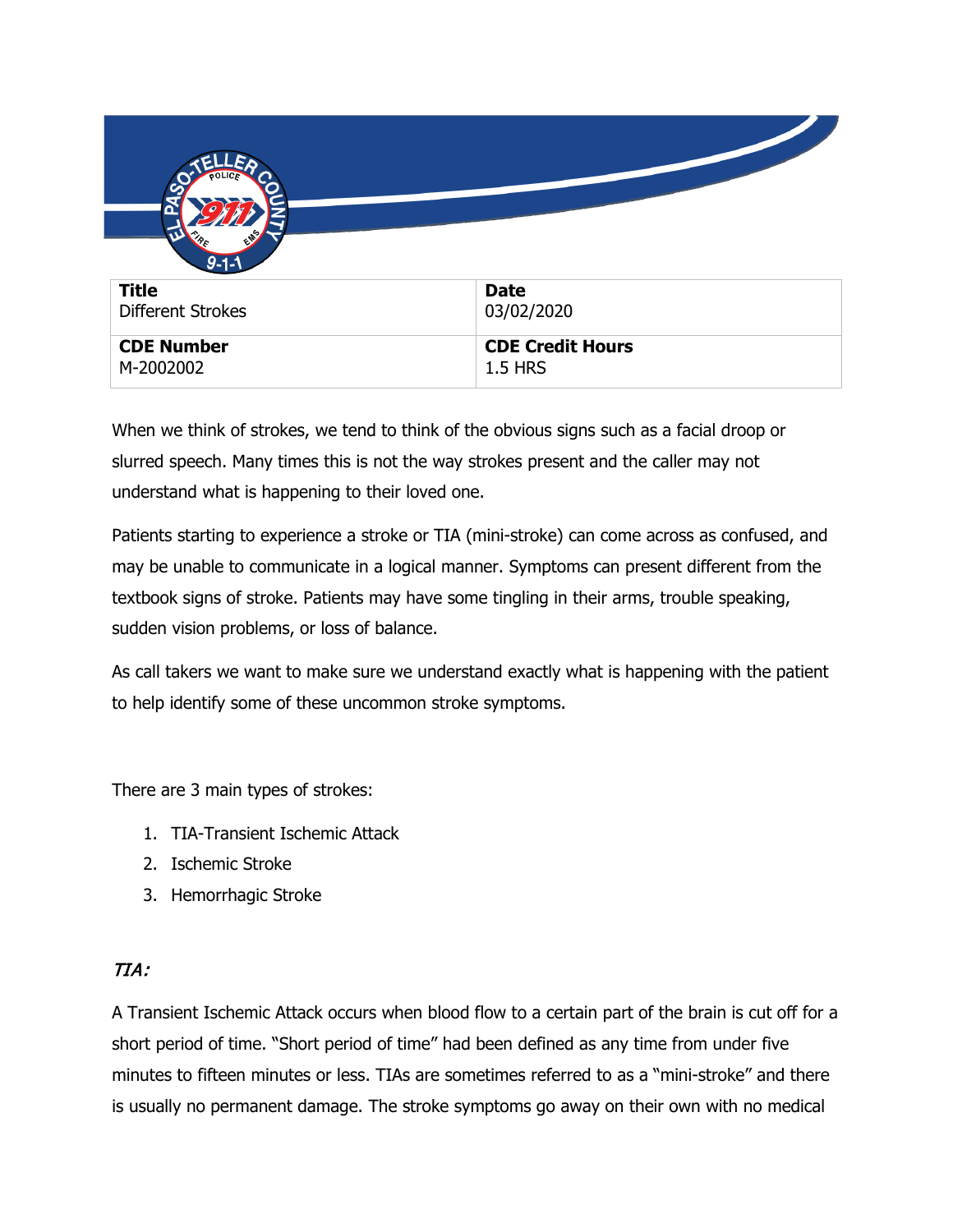

intervention. Often people think these are non-life threatening, however, these should be treated as seriously as a stroke. TIAs could be a warning sign of a future stroke. Approximately 1 in 3 patients who have an untreated TIA will go on to have a stroke sometime in the future.

## **Signs and Symptoms:**

- Weakness or paralysis in the face, arm, or leg
	- $\circ$  Typically on one side of the body
- Slurred or garbled speech
- Difficulty understanding others
- Dizziness or loss of coordination
- Sudden, severe headache

With weakness or paralysis, it can be on either side of the body. Some tend to think of the left side as the only side affected by a stroke, but this is often not the case. Garbled speech and difficulty understanding others is a common way TIAs present. Patients are talking to someone, but are unable to complete a sentence or sound like they are talking in a different language. They may also be slow to respond to questions or unable to give an answer.

### **Causes:**

TIAs are often caused by the same origins as an Ischemic Stroke. A clot blocks the blood supply to a part of the brain for a small amount of time. For TIAs this is usually caused by a buildup of cholesterol-containing fatty deposits called plaque (atherosclerosis) in an artery or one if its branches that supplies oxygen to the brain.

Things to keep in mind: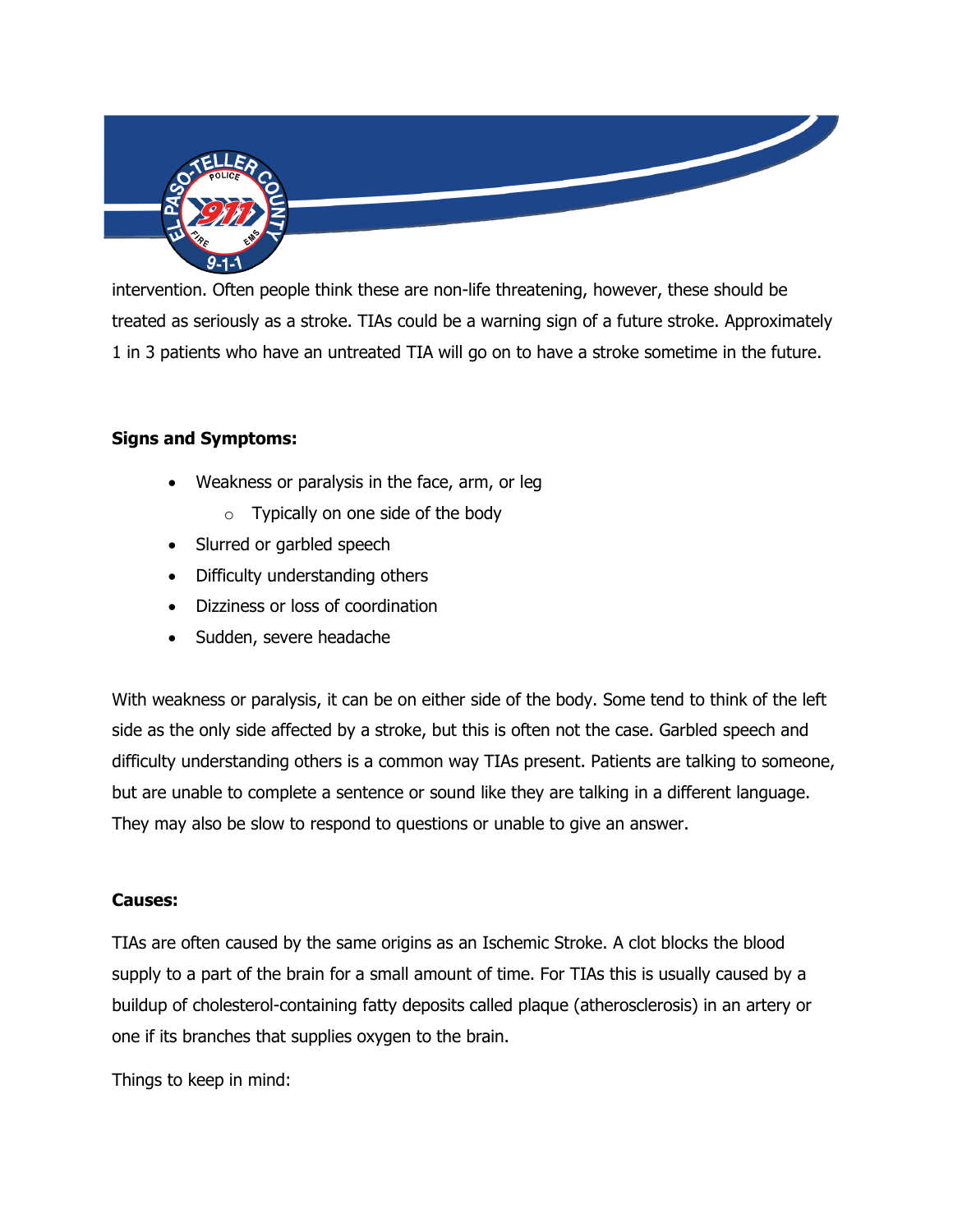

With TIAs, we want to listen to everything the caller is telling us. If there was a sudden onset of symptoms that have gone away, we want to keep Protocol 28: Stroke (CVA)/Transient Ischemic Attack (TIA) in mind to gather further information about the situation and give the best patient care instructions possible.

## Ischemic Stroke:

Ischemic strokes happen when blood flow through the artery that supplies oxygen rich blood to the brain becomes blocked. Often these are caused by blood clots. Blood vessels in the brain may be narrowed or blocked by fatty deposits that build up or by blood clots. These can also be caused by other debris that travel through the bloodstream and lodge in the blood vessels of the brain. (**Ischemia=Lack of blood flow)**

# Hemorrhagic Stroke:

Hemorrhagic strokes occur when a blood vessel in the brain leaks or ruptures. This can result from many conditions that affect blood vessels.

There are two types of hemorrhagic strokes:

- **Intracerebral hemorrhage**:
	- $\circ$  This is the most common type of hemorrhagic stroke. It occurs when an artery in the brain bursts, flooding the surrounding tissue with blood.
- **Subarachnoid hemorrhage:**
	- $\circ$  This is a less common type of hemorrhagic stroke. It refers to bleeding in the area between the brain and the thin tissues that cover it.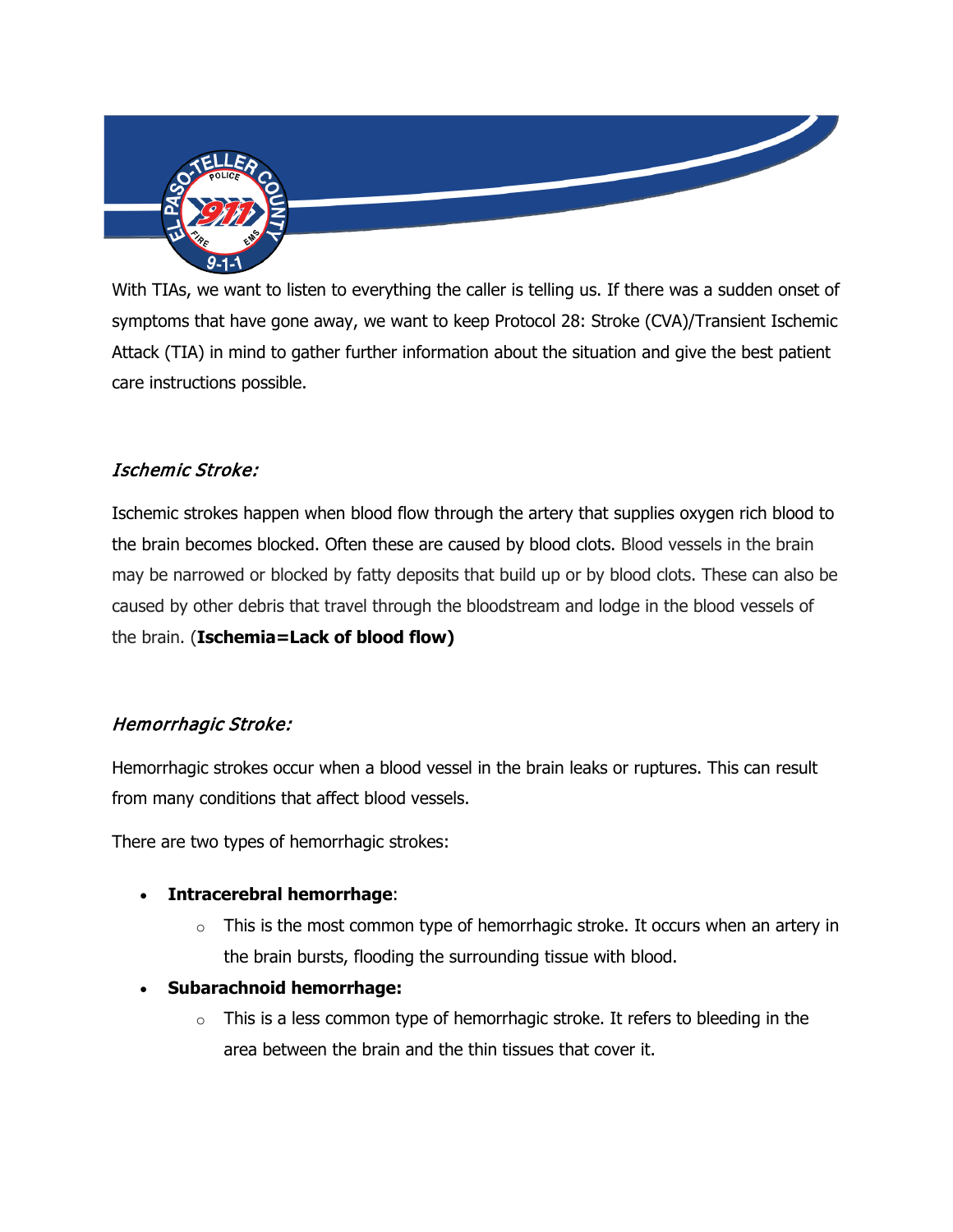

A hemorrhagic stroke occurs when a blood vessel bursts within the brain. a blood clot blocks the blood flow in an artery within the brain.

Both Ischemic Strokes, and Hemorrhagic strokes present in a similar manner. Some are commonly known such as the facial droop while others may present in a way that is not so common such as a sudden inability to speak or understand others. We want to keep this in mind as we are listening to what the caller is explaining and what type of symptoms the patient is having.

## **Signs and Symptoms of Strokes:**

- Trouble speaking and understanding what others are saying
	- $\circ$  Patients may be having a normal conversation one minute, then unable to form words or answer questions the next.
- Paralysis or numbness of the face, arm or leg
	- $\circ$  This is usually a sudden onset of numbness, weakness, or paralysis on one side of the body.
- Problems seeing in one or both eyes
	- $\circ$  Sudden blurred vision or blackened vision may occur in stroke. It is also possible to be seeing double.
- Headache
	- o Sudden, severe headaches accompanied with dizziness or an altered level of consciousness
- Trouble walking
	- o Sudden stumbling or loss of balance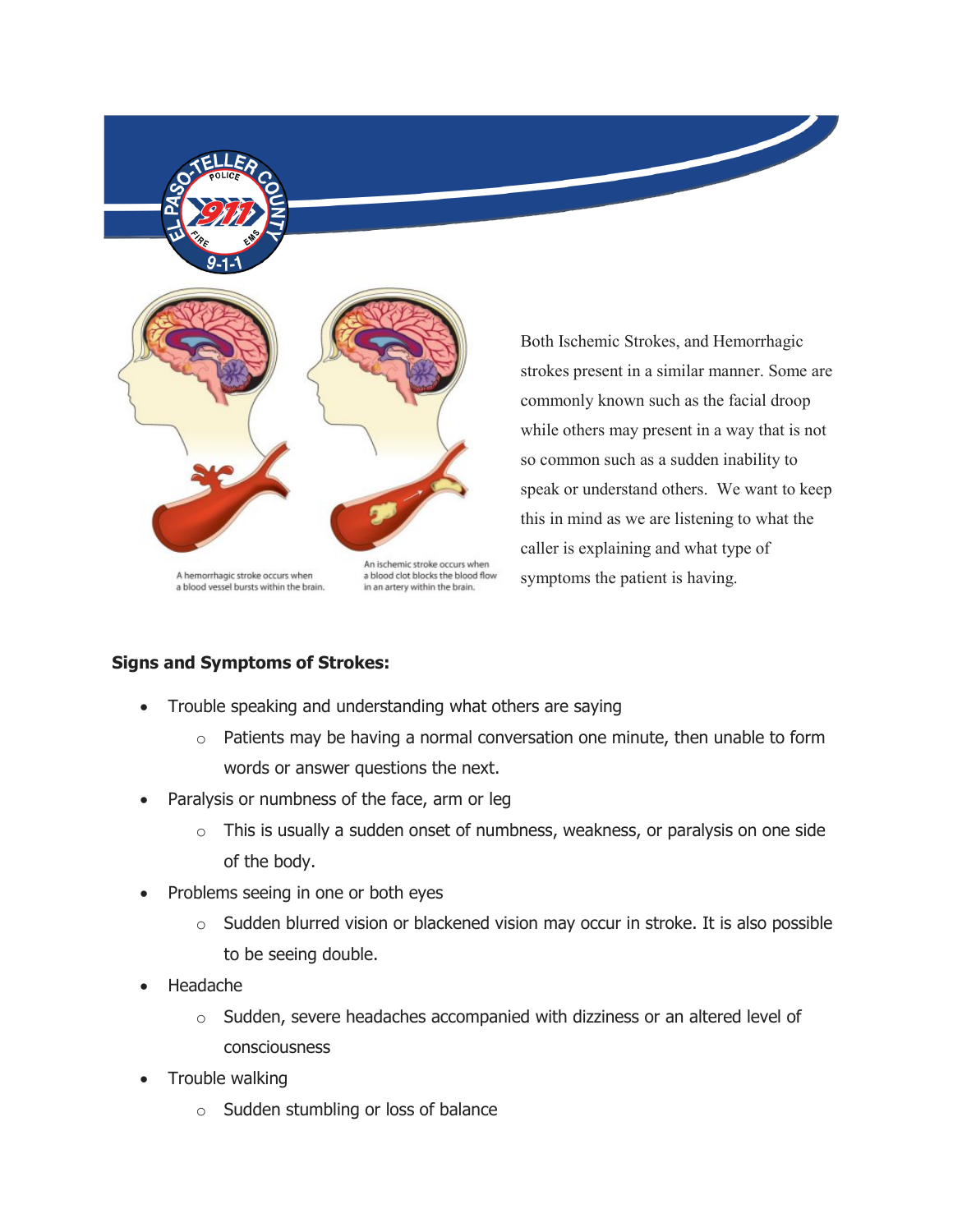

The causes of an ischemic stroke and a TIA are the same. It is important to understand some risk factors to decrease a chance for stroke.

Some causes for TIAs and Strokes can be:

- Heart disease
- Blood clotting problems
- Obstructive Sleep Apnea
- Diabetes
- High cholesterol
- Smoking
- Being overweight or obese
- Family history of stroke, heart attack or TIA

Protocol is set up to identify, as well as further assist in determining if a patient is having a stroke. On Protocol 18: Headache, the sudden onset of a headache will automatically launch the Stroke Diagnostic. It will also automatically launch while on Protocol 28: Stroke (CVA)/Transient Ischemic Attack.

This diagnostic contains tasks for the patient to perform as well as phrases for the patient to say in order to get a numerical value on the likeliness that the patient is having a stroke or TIA. We want to work through this diagnostic and document answers as accurately as we can to get a correct evidence level. This will helps us with making sure to provide the proper patient care instructions.

The stroke diagnostic tool can also be launched in the tool bar at the top of ProQA. This allows for the call taker to use this tool at any time where they see necessary or as dictated by policy.

The Stroke Diagnostic is the crooked smile face in between the stork and ASA buttons: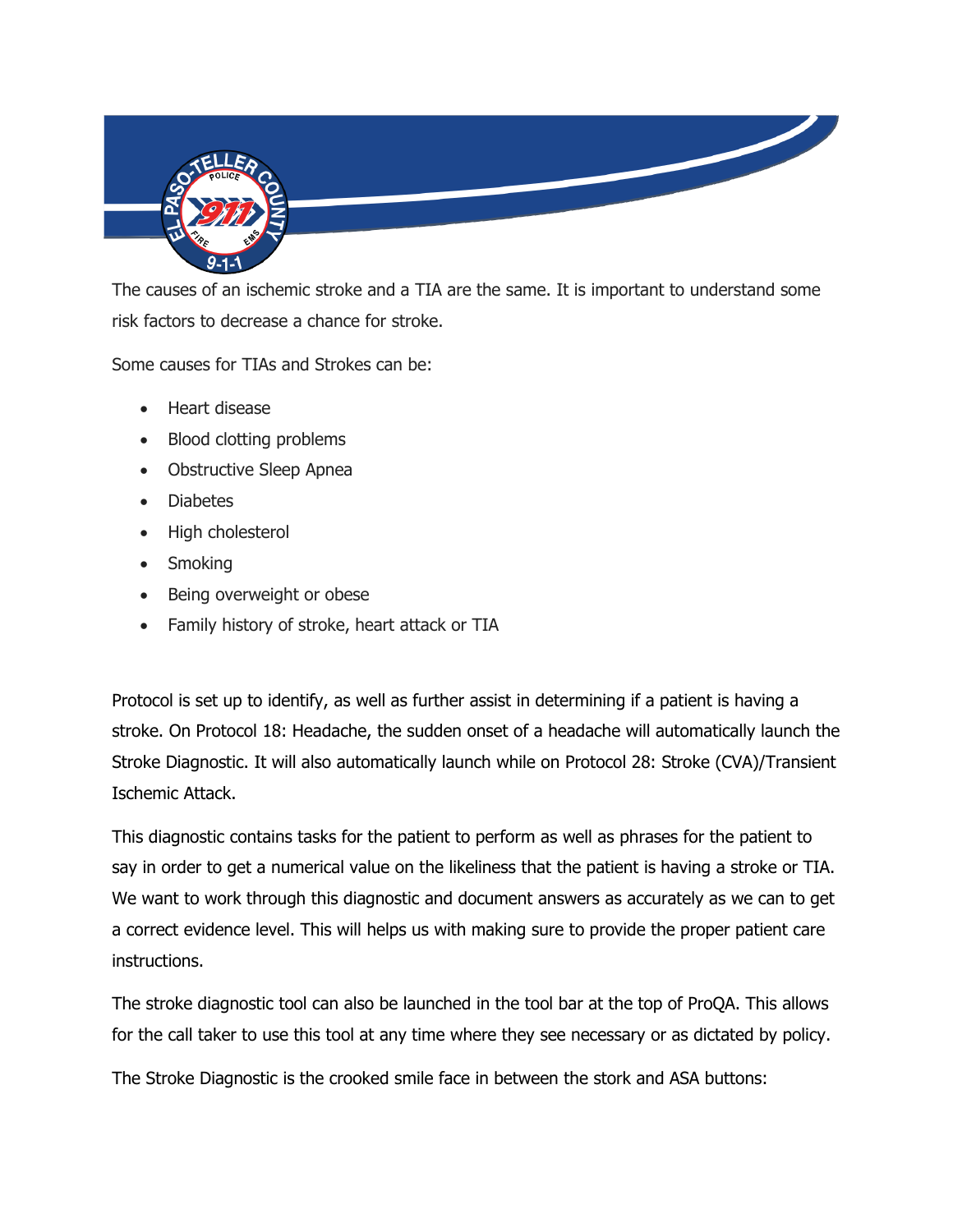

We want to read the stroke diagnostic as written including the follow up questions. We also want to make sure to give the caller and patient enough time to perform the tasks that we are asking them to do as well as document the answers accurately as this can change the numerical value assigned to that question/task in ProQA.

Stroke/TIA symptoms can also be found in additional information of ProQA and EMD Protocol. Remember to look through these as well as the rules/axioms to better understand stroke symptoms.

> ProQA will assign the evidence level of stroke based off the answers the caller provides

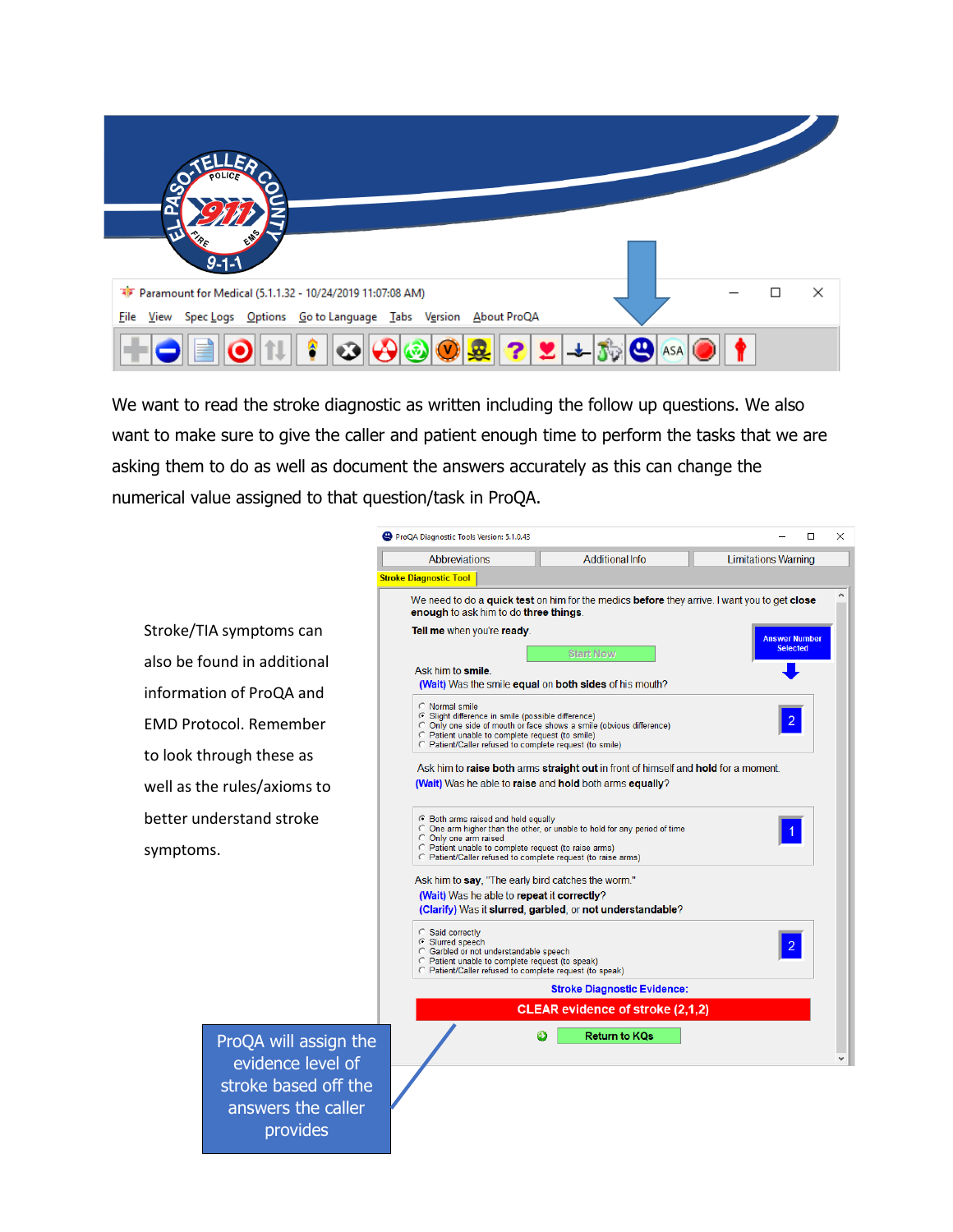

**KQ Answers** 

**Additional Info** 

Problem Suffixes | Determinants w/ Sunixes | Det. Codes | CC Selection Rules

#### **STROKE Symptoms**

Select Protocol 28 for the conscious and breathing patient when the caller initially reports "stroke" or the sudden onset of one or more of the following symptoms:

- Sudden speech problems
- Sudden weakness, numbness, or paralysis of the face, arm, or leg on one side of the body
- Sudden loss of balance or coordination
- Sudden trouble seeing in one or both eyes
- Sudden, severe headache with no known cause

While symptoms such as trouble speaking, trouble understanding, or confusion may be caused by a STROKE, they may also be due to a decreased level of consciousness (priority symptom) caused by many other problems. The Chief Complaint should be very carefully evaluated at the "Tell me exactly what happened" point in Case Entry to determine the correct protocol selection.

#### **STROKE**

Disruption of blood flow to the brain or part of the brain due to a blood clot or hemorrhage. Hemorrhage causes increased pressure within the skull and is more likely to cause a decreased level of consciousness (alertness), unconsciousness, or death.

### **Definitions:**

Ischemia: Lack of blood flow

CVA: Cerebrovascular accident

#### **Resources:**

<https://www.stroke.nih.gov/materials/needtoknow.htm>

<https://www.ninds.nih.gov/Disorders/All-Disorders/Transient-Ischemic-Attack-Information-Page>